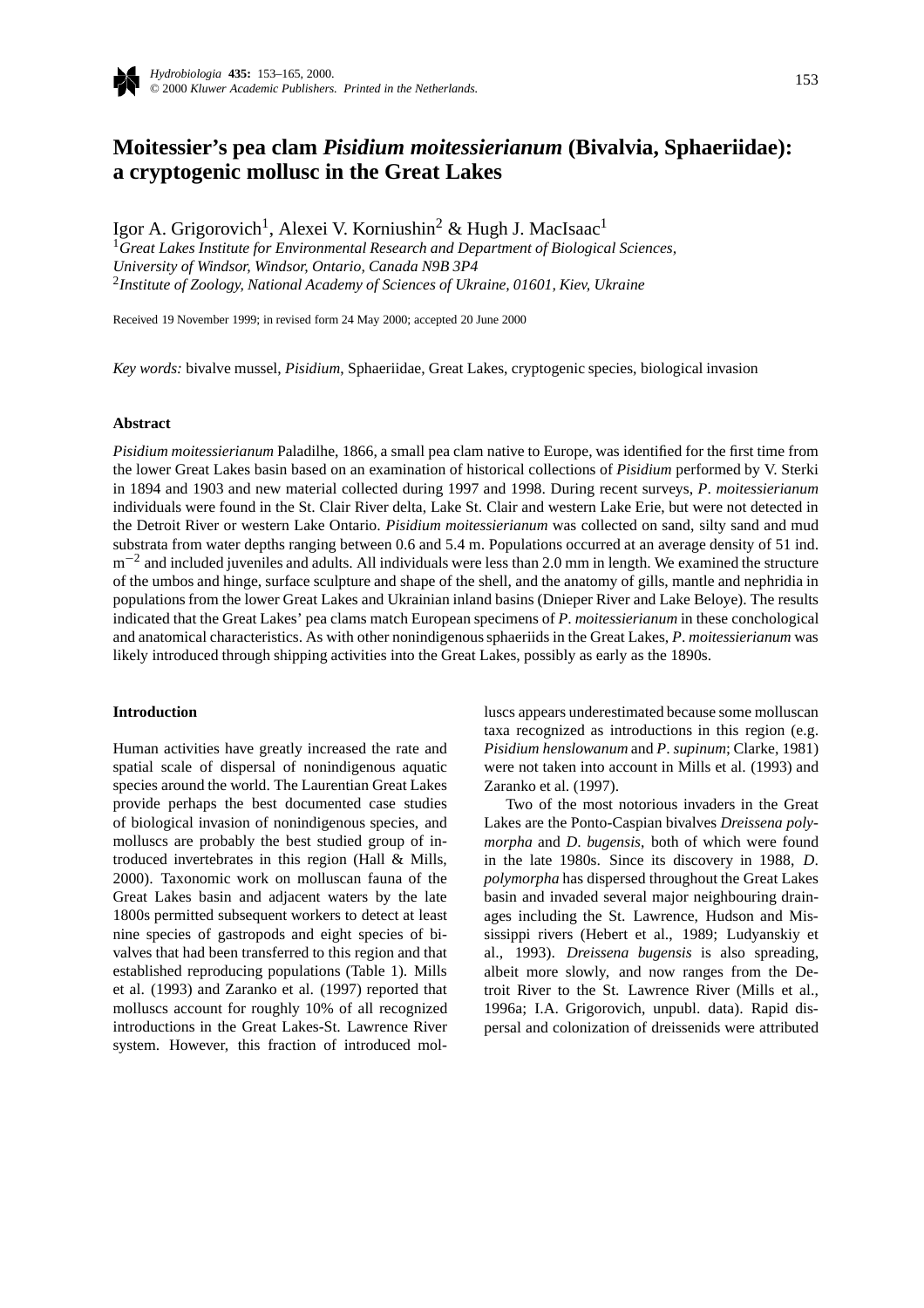| Class      | Family        | <b>Species</b>                        | Common name               | Year of<br>Discovery | Native region  | Reference             |
|------------|---------------|---------------------------------------|---------------------------|----------------------|----------------|-----------------------|
| Bivalvia   | Sphaeriidae   | Pisidium amnicum (Müller, 1774)       | greater European pea clam | 1897*                | Eurasia-Africa | Mills et al. (1993)   |
|            |               | Pisidium henslowanum (Sheppard, 1825) | Henslow's pea clam        | < 1916               | Eurasia        | Herrington (1962)     |
|            |               | Sphaerium corneum (Linnaeus, 1758)    | European fingernail clam  | 1952                 | Eurasia        | Herrington (1962)     |
|            |               | Pisidium supinum Schmidt, 1850        | humpback pea clam         | 1959                 | Europe         | Clarke (1981)         |
|            | Corbiculidae  | Corbicula fluminea (Müller, 1774)     | Asiatic clam              | 1980                 | Asia           | Mills et al. (1993)   |
|            | Dreissenidae  | Dreissena polymorpha (Pallas, 1771)   | zebra mussel              | 1988                 | Ponto-Caspian  | Hebert et al. (1989)  |
|            |               | Dreissena bugensis Andrusov, 1897     | quagga mussel             | 1989                 | Ponto-Caspian  | Mills et al. (1996a)  |
|            | Unionidae     | Lasmigona subviridis (Conrad, 1835)   | lasmigona                 | < 1959               | Atlantic       | Mills et al. (1993)   |
| Gastropoda | Valvatidae    | Valvata piscinalis (Müller, 1774)     | European valve snail      | 1897                 | Eurasia        | Mills et al. (1993)   |
|            | Viviparidae   | Viviparus georgianus (Lea, 1834)      | banded mystery snail      | < 1906               | Mississippi    | Mills et al. (1993)   |
|            |               | Cipangopaludina chinensis malleata    |                           |                      |                |                       |
|            |               | (Reeve, 1863)                         | Chinese mystery snail     | 1931                 | Asia           | Mills et al. (1993)   |
|            |               | Cipangopaludina japonica              |                           |                      |                |                       |
|            |               | (Von Martens, 1860)                   | Japanese mystery snail    | 1940s                | Asia           | Mills et al. (1993)   |
|            | Bithyniidae   | Bithynia tentaculata (Linnaeus, 1767) | faucet snail              | 1871                 | Eurasia        | Mills et al. (1993)   |
|            | Hydrobiidae   | Gillia altilis (Lea, 1841)            | buffalo pebble snail      | 1918                 | Atlantic       | Mills et al. (1993)   |
|            |               | Potamopyrgus antipodarum (Gray, 1843) | New Zealand mud snail     | 1991                 | New Zealand    | Zaranko et al. (1997) |
|            | Pleuroceridae | Elimia virginica (Say, 1817)          | horn snail                | 1860                 | Atlantic       | Mills et al. (1993)   |
|            | Lymnaeidae    | Radix auricularia (Linnaeus, 1758)    | European ear snail        | 1901                 | Eurasia        | Mills et al. (1993)   |

*Table 1.* Introduced molluscs established in the Great Lakes-St. Lawrence system since the 1860s. Year of discovery of *Pisidium amnicum* that was misidentified as North American native *Pisidium bakeri* at time of first sighting is marked with∗

to their high fecundity, production of adhesive byssal threads, possession of pelagic larval stages and wide range of physiological tolerances (Mackie, 1991; Morton, 1997). Another invasive bivalve, *Corbicula fluminea*, was discovered on Vancouver Island, British Columbia in 1924 and now occurs across much of the United States and southern Ontario, including the St. Clair River-western Lake Erie corridor (McMahon, 1982, 2000; Mills et al., 1993; I.A. Grigorovich, unpubl. data).

Sphaeriid clams lacking planktonic larvae are also capable of rapid dispersal and colonization of new geographical areas because they possess passive means of dispersal, ability to tolerate adverse environmental conditions, and hermaphroditic and ovoviviparous nature which allows establishment of a new population from a single individual (Mackie, 1979; Burky, 1983; Stadnichenko, 1984). Among 29 species of sphaeriids known from the Great Lakes, four are recognized as introductions from Europe (Mackie et al., 1980; Clarke, 1981). Three of these species – *Sphaerium corneum*, *Pisidium amnicum* and *P*. *henslowanum* – subsequently extended their ranges to the lower Great Lakes, St. Lawrence River and several adjacent basins (Herrington, 1962; Mackie et al., 1980; Mills et al., 1996b; this study). Conversely, the fourth species, *P*. *supinum*, has been recorded only from Lake Ontario (Mackie et al., 1980).

Because new sphaeriid taxa were described well into the early 1900s (e.g. Sterki, 1895, 1905), some exotic species could have been erroneously reported as North American or Holarctic in distribution. For example, Mills et al. (1993) described a noteworthy example of how the introduced pea clam, *P*. *amnicum*, was misidentified and treated as a North American species, *P*. *bakeri*, for *>*18 years after its discovery in the Great Lakes in 1897. Furthermore, small populations of exotic species may remain undetected for an extended time and become discovered only after populations have grown large. Two exotic sphaeriid species, *S*. *corneum* and *P*. *supinum*, were detected in the Great Lakes in the 1950s; however, it is unclear whether they were recent invaders at that time (Herrington, 1962; Clarke, 1981). We cannot be certain how these sphaeriids invaded North America, but their introductions may have resulted from the transfer of sand, mud or gravel ballast carried by transoceanic ships prior to 1900. In practice, introduced species of the Sphaeriidae could not be easily identified at the time of their arrival in North America because the North American and European species-level classifications in this group employed different criteria for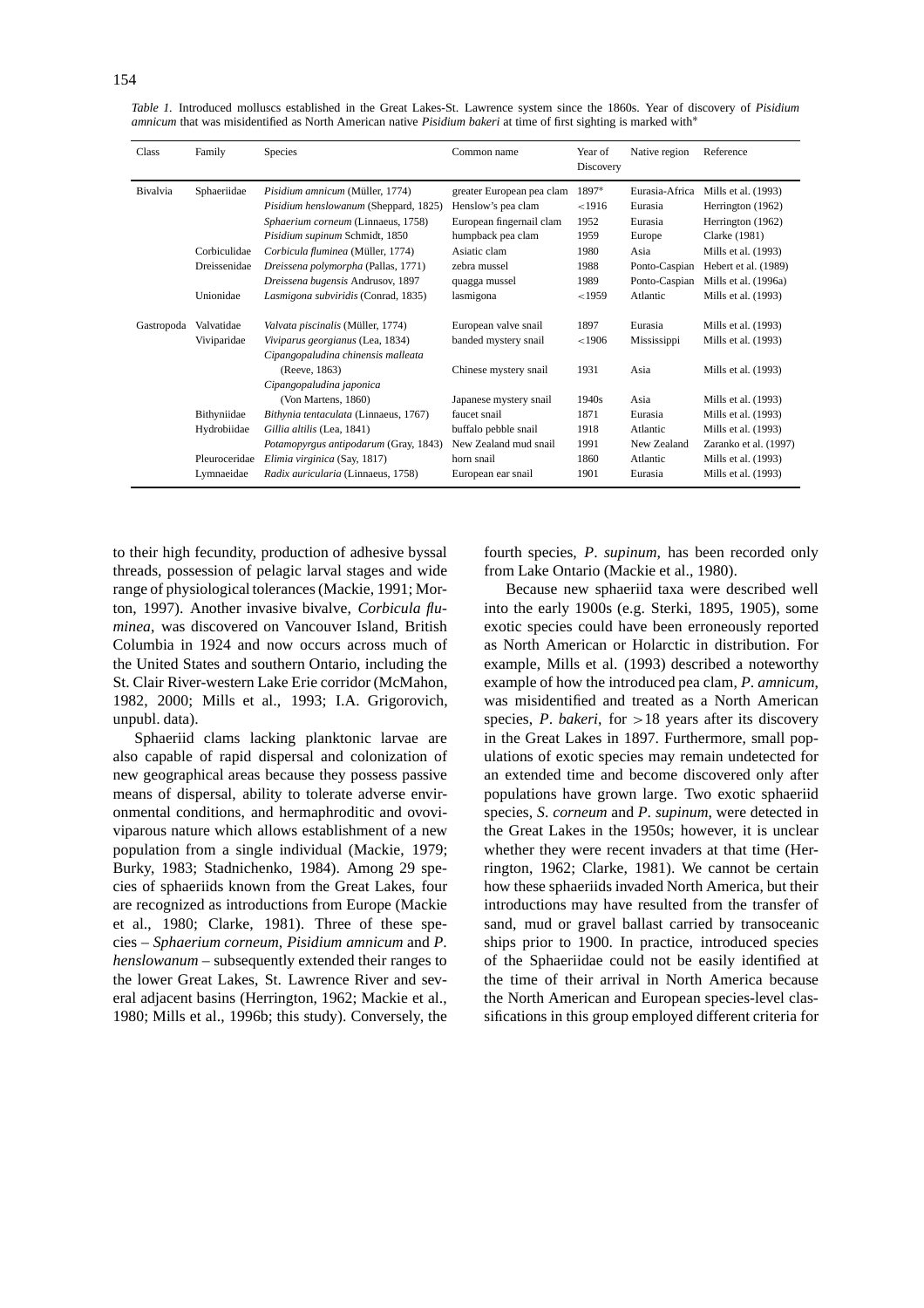recognizing species (Herrington, 1962; Kuiper, 1962; Ellis, 1978; Piechocki, 1989).

All these arguments suggest that the actual number of introduced sphaeriid species in the Great Lakes may be underestimated. We tested this possibility by sampling a series of habitats in the lower Great Lakes in search of introduced sphaeriid species. We selected the Lake Erie-St. Clair River region for our survey where unusual concentrations of introduced clams and other nonindigenous taxa have been observed probably as a result of ballast discharge from commercial and recreational boats (Mills et al., 1993).

Here we confirm the presence of reproducing populations of the Moitessier's pea clam, *P*. *moitessierianum*, in 4 of 53 sites in the Lake Erie-St. Clair River corridor. Subsequent examination of type material of *P. punctatum* s.l. revealed that *P. punctatum* s.str. and *P. punctatum* var. *armatum* Sterki, 1905 correspond to the description of Eurasian native *P. moitessierianum* Paladilhe, 1866. Although we discuss some taxonomic aspects of these intraspecific forms of *P. punctatum* s.l. Sterki, 1895, we did not attempt to review the present state of knowledge about relationships between the former species and *P*. *moitessierianum*, which is the topic of a separate paper (Korniushin et al., in review). In this study, we describe morphological and reproductive characteristics of specimens collected from the lower Great Lakes and contrast them with characteristics of individuals from Ukrainian basins. We also review aspects of *P*. *moitessierianum*'s biology, ecology and distribution in Eurasia. Following Chapman & Carlton (1991), we analyze the ecological and geographical aspects of *P*. *moitessierianum* occurrence in the Laurentian Great Lakes to deduce its origin in North America.

## **Materials and methods**

Between August 1997 and October 1998, 154 benthic samples were collected from 53 sites on the Detroit and St. Clair rivers, on Lake St. Clair, and on the western basin of Lake Erie (Figure 1). These habitats are situated within the Lake Erie-St. Clair River zoogeographical region, defined by Clarke (1981) based on the occurrence of freshwater molluscs. The surveyed sites represent a combination of riverine and lacustrine habitats. Of 53 sites, 22 were situated in shallow water and nearshore zones (*<*1.5 m). One of these sites, located in the Detroit River near Amherstburg, Ontario, was surveyed routinely on a monthly schedule from March 1998 to July 1999. On 27 August 1998, additional collections were made at five sites on the western basin of Lake Ontario in a coastal zone (≤27 m). Bottom substrates at the sites ranged from silt and sand to gravel and bedrock. Sites *<*1.5 m depth were sampled mainly from a boat using a sled dredge (inlet 0.38 m, mesh  $250 \mu m$ ) or by sweeping a dip net (mesh opening  $250 \mu m$ ) through submerged vegetation and across rocks and bottom substrates. At deeper sites (i.e. between 1.5 and 27 m), samples were collected using a ponar grab (area 225 cm<sup>-2</sup>) or bottom sled dredge. The sled dredge was lowered to the bottom and dragged between 10 and 100 m depending on the type and amount of bottom sediments.

Ukrainian collections of *P*. *moitessierianum* were gathered from the Dnieper River, upstream from the Kanev reservoir, near Kiev, during July 1987 and from Lake Beloye, Volyn Region, during September 1998. Ukrainian samples were collected using a drag dredge.

All samples were initially preserved in 5% sugarformalin. In the laboratory, samples were washed through a series of sieves (with mesh opening of 2000–  $125 \mu m$ ) and transferred to 70% ethanol within a few days. This technique permitted preservation and subsequent microscopic analysis of *P*. *moitessierianum* soft tissues.

Specimens of *P*. *moitessierianum* were separated from other material and dissected under a stereomicroscope. We employed both light  $(12-100\times)$  and scanning electron microscopy (S.E.M.; 70–600×; JEOL JSM-6300 Stereoscan) to examine morphological characters of *P*. *moitessierianum*. In total, we examined 50 specimens of *P*. *moitessierianum* from the lower Great Lakes and *>*50 individuals from Ukrainian basins.

Voucher specimens of *P*. *moitessierianum* collected from the lower Great Lakes were deposited in the molluscan collections of the American Museum of Natural History, New York, and the Field Museum of Natural History, Chicago.

In addition, one of us (AVK) examined historical collections of *Pisidium punctatum* s.l. – two syntypes of *P. punctatum* Sterki, 1895, Museum of Comparative Zoology, Cambridge, Massachusetts (MCZ) 112563, Tuscarawas River, Bear Run, tributary of Mahoning River, Portage Co., Ohio, Coll. V. Sterki, 1894; five syntypes of *P. punctatum* var. *armatum* Sterki, 1905, Carnegie Museum of Natural History, Pittsburg (CMNH) 4642, Tuscarawas River, Navarre, Stark Co., Ohio, Coll. V. Sterki, 28 October 1903.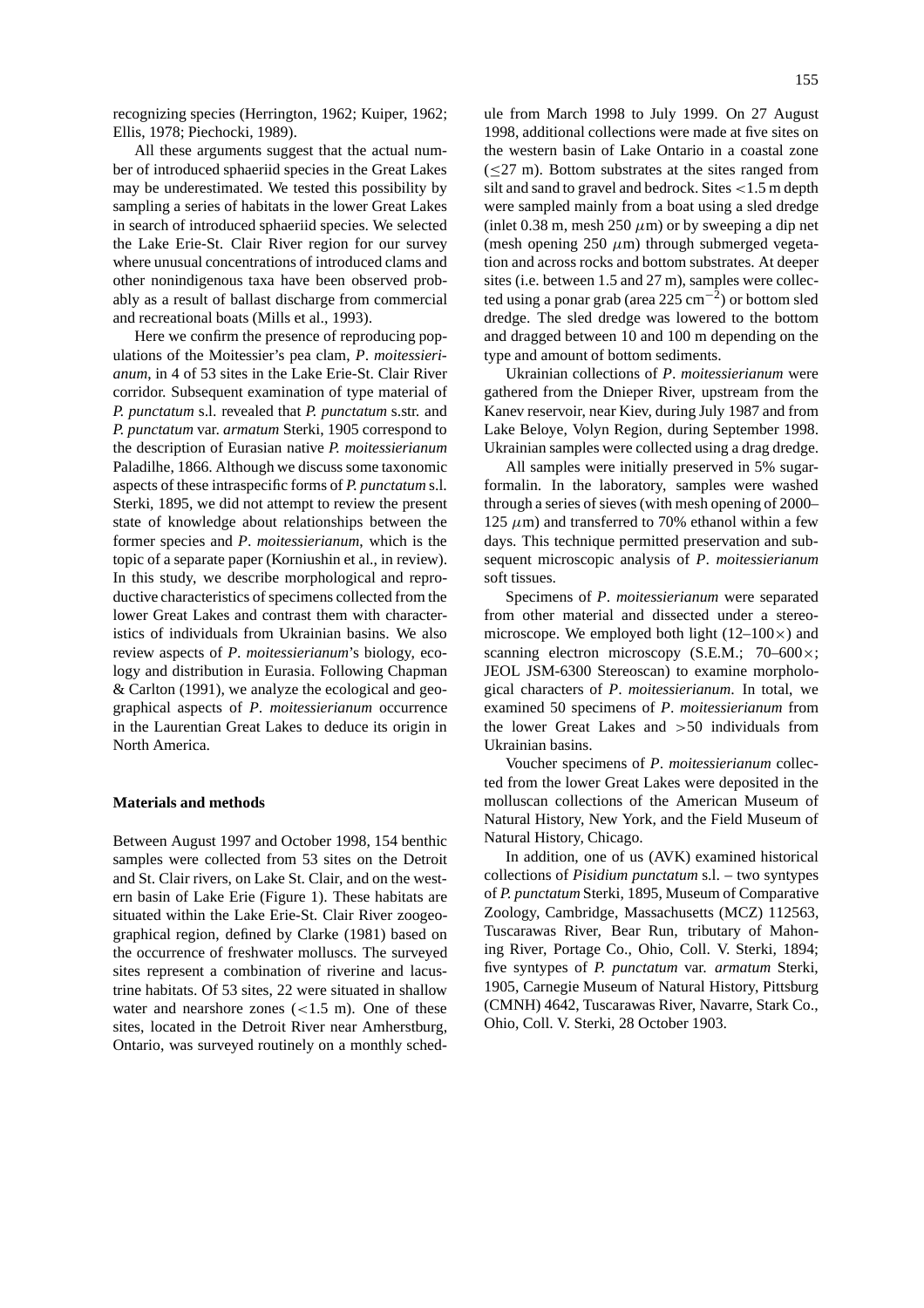

*Figure 1.* Map showing localities of *Pisidium moitessierianum* (triangles) and other *Pisidium* taxa (solid circles) in the lower Great Lakes during July–October 1997 and March–October 1998. Open circles denote the absence of *Pisidium* spp.

The structure of nephridia and gills (i.e. ctenidia) has proved successful for diagnosing the genus *Pisidium* (Korniushin, 1997, 1998). We used both soft tissues and shell characteristics for identification of *P*. *moitessierianum*. Anatomical structures were studied in dissected specimens *in situ*. Gills and mantle were stained respectively with Grenacher's carmine and water eosine, and then mounted in Canada balsam to provide permanent slides for detailed observations.

As illustrated in Figure 2, we measured 1. shell length as the distance between the most remote points of the anterior and posterior margins; 2. shell height as the distance from the tip of the umbo to the inferior, most remote point of ventral margin; 3. shell width as the distance between the most remote points in the contour of frontal sections through valves enclosed; and 4. hinge height as the distance between dorsal and ventral margins of the hinge plate at the cardinal teeth. Shell dimensions were measured with an ocular micrometer to the nearest 0.01 mm. We also measured brood size. The three structural indices, including the

ratio of shell height – shell length, ratio of shell width – shell height, and ratio of hinge height – shell height, were used to characterize the shell structure.

Differences in shell dimensions between the Great Lakes and Ukrainian populations were assessed using *t*-tests. We limited analysis of geographic size variation to modern North American and Ukrainian collections of *P*. *moitessierianum*, which were produced by using fairly similar collecting and processing techniques. To identify the primary differences in shell shape among North American and European populations, we also conducted a Multivariate Analysis of Variance (MANOVA) on the three structural shell indices, using the geographical source of the populations (North America/Europe) as an independent, categorical variable.

#### **Abbreviations**

A1 – anterior inner lateral tooth; A2 – anterior lateral tooth; A3 – anterior outer lateral tooth; aa – anterior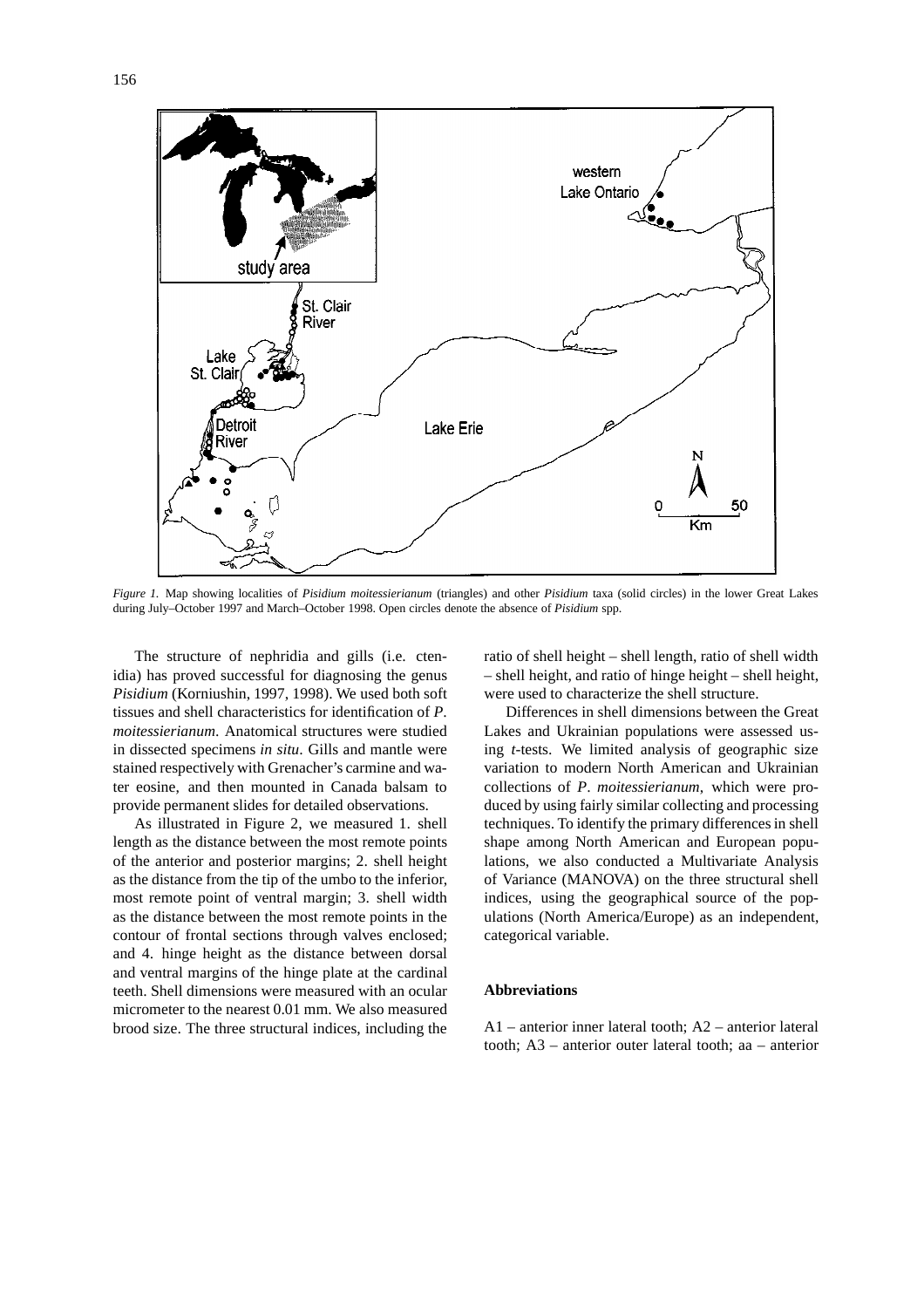

*Figure 2.* External (A) and internal (B) lateral view of left valve and frontal view (C) of valves enclosed of *Pisidium moitessierianum* showing measurements of shell length, shell height, shell width and hinge height parameters.

adductor; bp – brood pouch;  $C2$  – inner cardinal tooth;  $C3$  – cardinal tooth;  $C4$  – outer cardinal tooth;  $dg$  – digestive gland; dl – dorsal lobe; es – exhalant siphon; esr – exhalant siphon retractor; isr – inhalant siphon retractor; irm – inner radial mantle muscles; ll – lateral loop; lp – labial palp; orm – outer radial mantle muscles; P1 – posterior inner lateral tooth; P2 – posterior lateral tooth; P3 – posterior outer lateral tooth; pa – posterior adductor; pt – pericardial tube.

## **Results and discussion**

#### *Morphometrics*

Because some morphological features of adults may differ in young *Pisidium*, we limit descriptions of the shell characteristics and soft tissues largely to adult *P*. *moitessierianum* with a shell length  $\geq$ 1.3 mm.

Overall structural indices of *P*. *moitessierianum* shell did not differ significantly between the continents (MANOVA, Wilks' lambda=0.77, *F*=2.6, df= 3, 26, *P*=0.072) (Table 2). However, univariate tests indicated that North American and European specimens differed significantly in the shell height to shell length ratio ( $F = 5.0$ , df = 1, 28,  $P = 0.033$ ), but not with respect to the shell width to shell height ratio ( $F=0.001$ , df= 1, 28, *P*=0.977) or the hinge height to shell height ratio (*F*=0.6, df= 1, 28, *P*=0.449). Mean adult shell length for North American individuals was slightly but insignificantly (*t*-test, *P*=0.16) larger than that observed for their European counterparts (see Table 2). The differences in shell height (*t*-test, *P*=0.34), shell width ( $t$ -test,  $P=0.59$ ) and hinge height ( $t$ -test,  $P=0.36$ ) were also statistically insignificant between the continents.

Specimens of *P*. *moitessierianum* examined in this study (*n>*100) were characterized by valve size not exceeding 1.9 mm. Maximum adult shell length of *P*. *moitessierianum* in the Great Lakes is closely matched by that (1.8 mm) observed in Lake Pääjärvi, southern Finland (Holopainen & Hanski, 1986). In contrast, Stadnichenko (1984) reported that *P*. *moitessierianum* reaches a length of 2.8 mm in the rivers Psiel and Zherev, Dnieper River drainage, Ukraine. Nevertheless, our field observations on the North American and European populations do not support this size pattern. The largest *P*. *moitessierianum* we have observed in European basins had valves 2.3 mm long (see Korniushin, 1996). Thus, *P*. *moitessierianum* is distinctive by its very small size. The maximum adult shell length of *P*. *moitessierianum* overlaps only values recorded for three other *Pisidium* taxa from the Great Lakes basin, namely, *Pisidium cruciatum* Sterki, 1895 (2.0 mm), *Pisidium insigne* Gabb, 1868 (2.0 mm), and *P. punctatum* s.l. (1.7 mm) (Clarke, 1981).

## *Shell and viscera morphology*

Great Lakes individuals of *P*. *moitessierianum* possess punctal canals (i.e. pores) extending from the internal surface of the shell to the outer periostracum (Figure 3A–C). These canals are thought to facilitate gas exchange and waste removal when the valves are closed (Burky, 1983). S.E.M. examination shows that these canals do not penetrate the outer shell layer (Figure 4). European *P*. *moitessierianum* specimens differ from their North American counterparts by the absence of punctal canals (Figure 3D). We observed considerable variation among individuals from the Great Lakes in the density of punctal canals and therefore question their diagnostic utility. Similar intra- and interpop-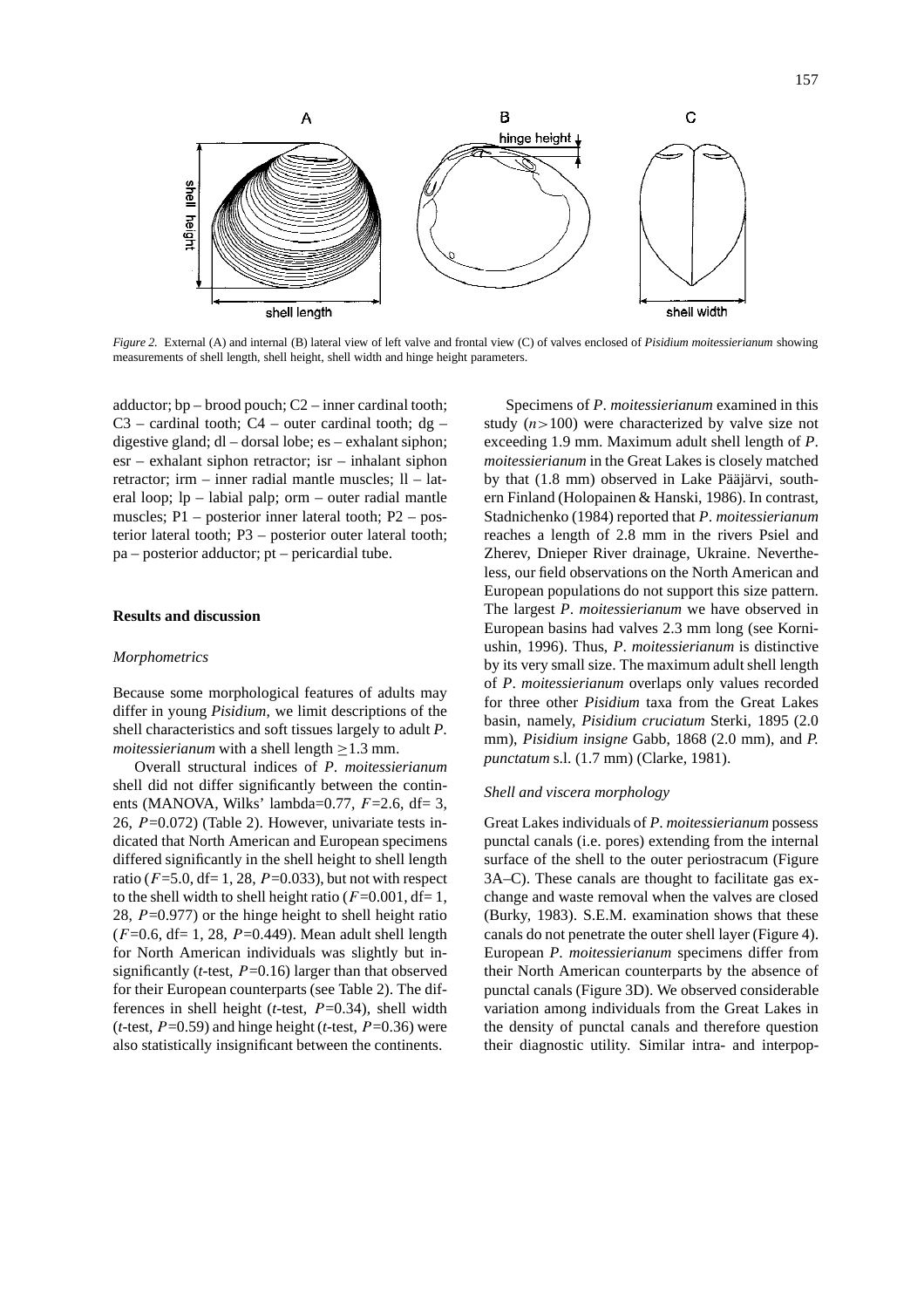*Table 2.* Morphometric characteristics of *Pisidium moitessierianum* shells in the lower Great Lakes and Ukrainian waterbodies. All dimensions are in mm. Numbers represent mean and standard deviation (in parentheses). Mean values that are significantly different between localities are marked with∗

| Locality           |          |            | <b>Dimensions</b> |            |            | Indices          |                 |                  |
|--------------------|----------|------------|-------------------|------------|------------|------------------|-----------------|------------------|
|                    | Number   | Shell      | Shell             | Shell      | Hinge      | Shell height $-$ | Shell width $-$ | Hinge height $-$ |
|                    | of clams | length     | height            | width      | height     | Shell length     | Shell height    | Shell height     |
|                    |          |            |                   |            |            | ratio            | ratio           | ratio            |
| <b>Great Lakes</b> | 15       | 1.51(0.20) | 1.34(0.18)        | 0.76(0.35) | 0.09(0.01) | $0.88*$ (0.01)   | 0.55(0.20)      | 0.064(0.005)     |
| Ukrainian basins   | -15      | 1.42(0.14) | 1.28(0.13)        | 0.70(0.26) | 0.08(0.02) | $0.90*(0.01)$    | 0.55(0.20)      | 0.062(0.009)     |

ulation variability in the density of punctal canals established for the Eurasian population of *Pisidium casertanum* (Poli, 1795) was attributed to exposure to different environmental situations (Araujo & Korniushin, 1998). The greater number of punctal canals can ensure more intensive oxygen uptake in habitats with low oxygen tension. This fits well with our observations of *P*. *moitessierianum* from the lower Great Lakes. Animals collected from mud had a greater density of punctal canals than comparable individuals sampled from sand substrates (Figure 3A–B).

Individuals of *P*. *moitessierianum* from the Great Lakes resemble those from Ukrainian basins in gross shell morphology and correspond to published descriptions (Kuiper, 1962; Ellis, 1978; Stadnichenko, 1984). First, shell outline varies from rounded to triangular-trapezoid in shape (Figure 4A, B). The shell is typically rather high in appearance (mean shell height – shell length ratio 0.88–0.90) and moderately inflated (mean shell width to shell height ratio 0.55). The most prominent points of the anterior and posterior margins of the shell are located at a point substantially lower than 1/2 shell height (see Figures 2 and 4A, B). The umbos barely project over the dorsal shell margin and exhibit some flattening (Figure 4A, B). On the dorsal shell side near the umbos, exists a fold (or ridge) disposed parallel to the growth lines (and separating the embryonic and definitive sections of the valve). The Moitessier's pea clam is quite thickshelled. Its external surface is sculptured with coarse, concentric, uniformly-spaced striae (Figure 4C, D). The hinge is typically long and arched; the hinge plate is narrowed at the cardinal teeth and becomes thicker toward the lateral teeth (Figure 5A, B). In the right valve, the cardinal tooth (C3) is slightly curved and narrowed at its center and thickened towards the ends. Its posterior arm is more than twice the thickness of the anterior arm and is bifurcated. In the left valve, the

inner cardinal tooth (C2) has an appearance of a peglike triangular structure and the outer cardinal tooth (C4) appears as a thin, slightly curved plate. The lateral teeth are swollen and massive. The ligament pit is enclosed (not visible from the dorsal side), short and relatively wide.

The anatomical characteristics of soft tissues could not be examined in Sterki's type material because the museum specimens were dry. We limit descriptions of the soft tissues to recently collected individuals from the lower Great Lakes and Ukrainian inland basins (Dnieper River and Lake Beloye). *Pisidium moitessierianum* individuals from North America and Europe were similar with respect to the anatomy of gills, mantle and nephridia. The gill (i.e. ctenidium) is comprised of a single inner demibranch (Figure 6A– C). *Pisidium moitessierianum* lacks a normally developed outer demibranch (Korniushin, 1997, 1998). A brood pouch composed of 9–10 filaments is positioned on the dorsal side of each of the two gills (Figure 6B, C). There is only an exhalant mantle cavity siphon having one pair of retractors (Figure 6D, E). The inhalant siphon is lacking. Instead, the mantle edges form a branchial-pedal slit with motile edges. However, retractors of the reduced inhalant siphon are present (Figure 6E). Inner radial muscles of the branchial-pedal slit are grouped in five poorly developed bundles, which are hardly visible without staining (Figure 6E). The outer radial mantle muscles are relatively long. The dorsal lobe of nephridium is clearly reduced, broad, and only slightly cleft (Figure 6F, G). The lateral loop adjoins the dorsal lobe, producing the S-shaped structure.

## *Identity of* Pisidium moitessierianum

*P*. *moitessierianum* can be discriminated from other species of *Pisidium* native to North America by the following combination of features (Odhner, 1923; El-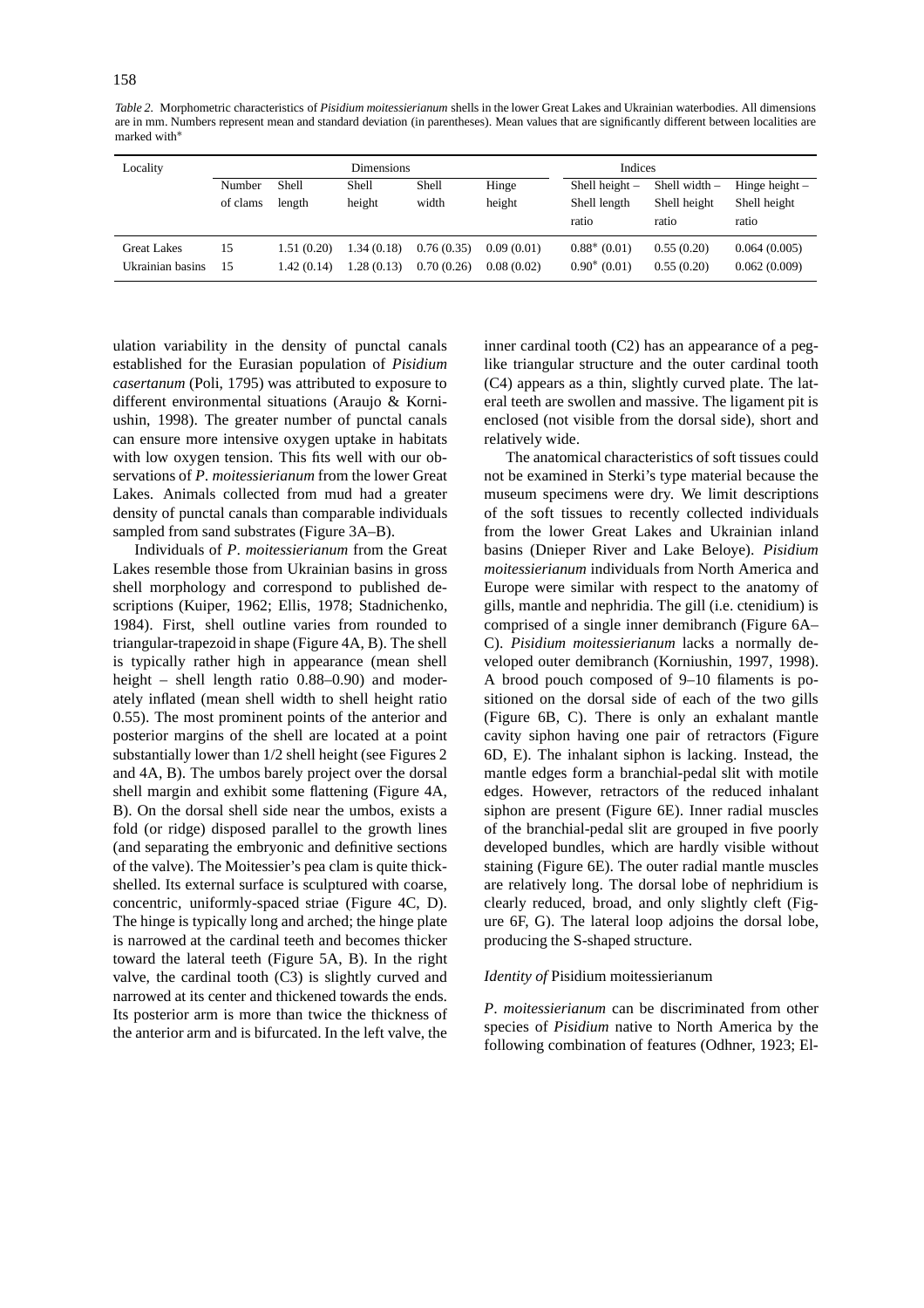

*Figure 3.* Features of inner face of *Pisidium moitessierianum* shell under S.E.M.: Great Lakes' specimens from mud habitat showing high density of punctal canals (A) and from sand habitat showing low density of punctal canals (B); lower magnification of region adjacent to hinge plate (C); Dnieper River individual lacking punctal canals on inner surface of shell (D).

lis, 1978; Piechocki, 1989; Korniushin, 1996, 1998): umbos flattened, bordered by crescent-shaped folds; shell thick, sculptured with ribs; cardinal teeth C3 and C4 curved; lateral teeth swollen and heavy; dorsal lobe of nephridium slightly cleft, profoundly reduced; and inner radial muscles of pedal slit grouped in five poorly developed bundles. Another important character distinguishing *P*. *moitessierianum* from most North American native *Pisidium* taxa (excluding aforementioned *P*. *cruciatum*, *P*. *insigne* and *P*. *punctatum* s.l.) is the small adult shell length, typically less than 2.0 mm; North American congeners usually have a shell length ≥3.0 mm long (for details see Clarke, 1981).

Examination of type specimens of *P. punctatum* s.l. designated as *P. punctatum* s.str. (MCZ 112563) and *P. punctatum* var. *armatum* Sterki, 1905 (CMNH 4642) revealed that these specimens are not distinguishable from *P. moitessierianum* Paladilhe, 1866 in the shape and condition of the folds around the umbos and the hinge morphology. A provisional synonymy of *P. punctatum* s.str. and *P. punctatum* var. *armatum* Sterki, 1905, under *P*. *moitessierianum* is, therefore, proposed here, until the taxonomic status of *Pisidium punctatum* s.l. Sterki, 1895 can be revised.

The shell and hinge outline of *P*. *moitessierianum* resembles that of another North American species, *P. cruciatum*, though they can be distinguished by differing orientation of the umbonal folds. Unlike *P*. *moitessierianum*, the latter possesses the U-shaped umbonal folds whose ends are perpendicularly directed to the ribs covering the outer periostracum. *P*. *moitessierianum* is superficially similar to young *P. compressum* Prime, 1852 and *P. lilljeborgi* var. *cristatum* Sterki, 1928 (synonym: *Pisidium lilljeborgi* Clessin, 1886) which have the folds of similar structure and orientation on the umbos. However, the former species is identifiable by its strong and heavy hinge and moderately inflated shell.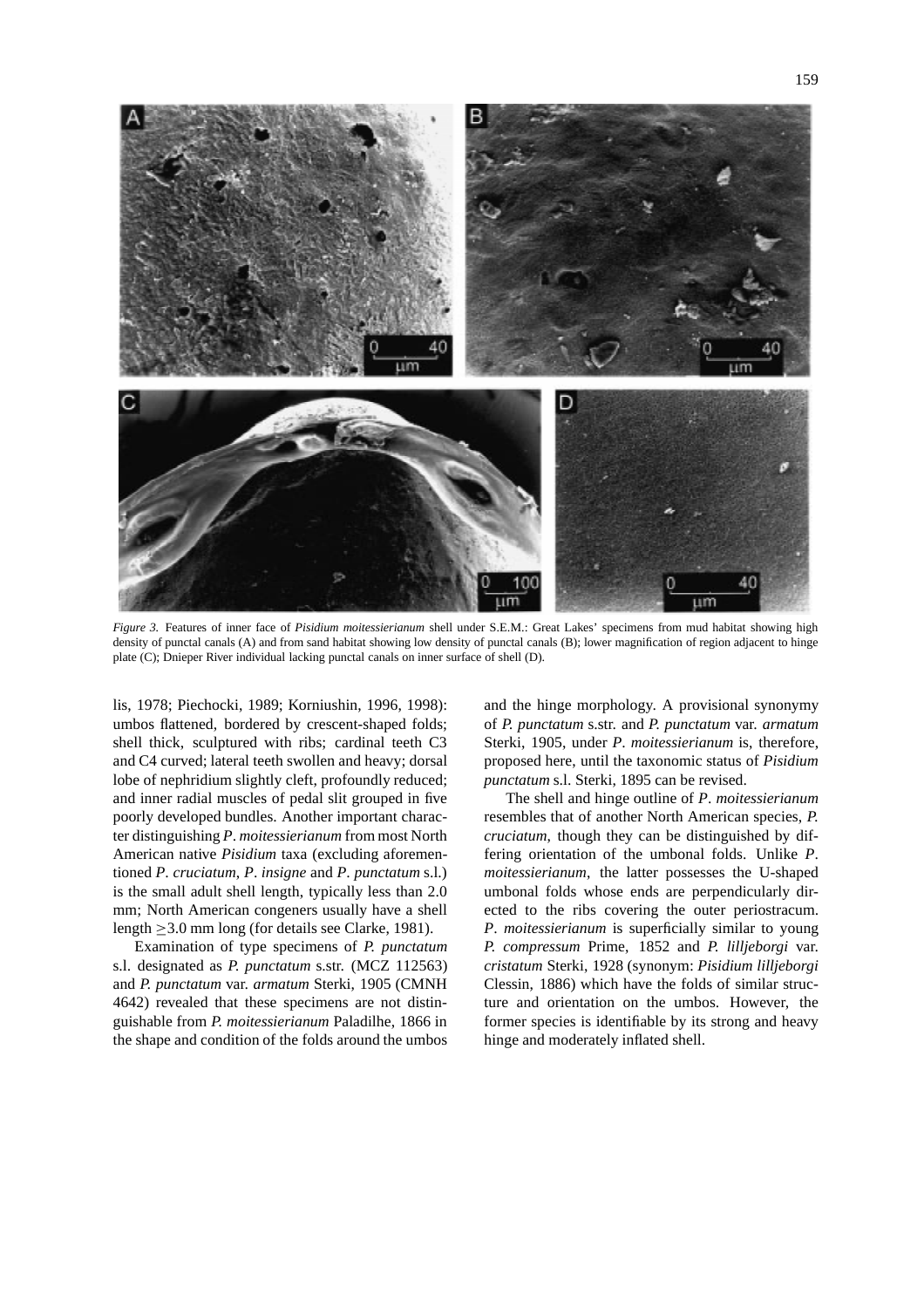

*Figure 4.* External features of *Pisidium moitessierianum* shell under S.E.M.: lateral view of right valve of individuals from the Great Lakes (A) and from Dnieper River (B); outer surface of right valve at high magnification showing sculptural ribs in specimens from the lower Great Lakes (C) and from Dnieper River (D).

## *Biology and ecology*

Small, localized populations of *P*. *moitessierianum* ranging from solitary clams to  $178$  ind. per m<sup>2</sup> were found in the lower Great Lakes between July 1997 and October 1998. Abundance of this sphaeriid was on average 51 ind. m<sup>-2</sup> (SD=86) in western Lake Erie, Lake St. Clair and St. Clair River delta. Even this density may, however, overestimate abundance as few specimens were found in quantitative samples due to the small sampling area of the ponar grab. By comparison, the species typically achieves densities of 40–50 ind. m−<sup>2</sup> in the Volga River delta, Russia (Pirogov & Starobogatov, 1974). Frequency of occurrence of *P*. *moitessierianum* in the samples from the lower Great Lakes was only 4.5%, indicating a patchy distribution.

Unlike *P*. *moitessierianum*, other *Pisidium* spp. were encountered in *>*20% of samples.

In western Lake Erie, individuals of *P*. *moitessierianum* with a shell length of 1.1–1.2 mm strongly dominated the population, accounting for 40.0% of the population  $(n=35)$  in May 1998 (Figure 7). Small clams ( $\leq$ 0.8 mm) made up ca. 11.4% of the population of *P*. *moitessierianum* and were more abundant than larger individuals (1.7 mm; 2.9%). Size classes greater than 1.8 mm were not detected in May, but appeared in samples collected during August 1998. Observed differences in population size structure between May and August of 1998 may indicate the growth of individuals in the population during that period; however, detailed life history studies are needed to verify this.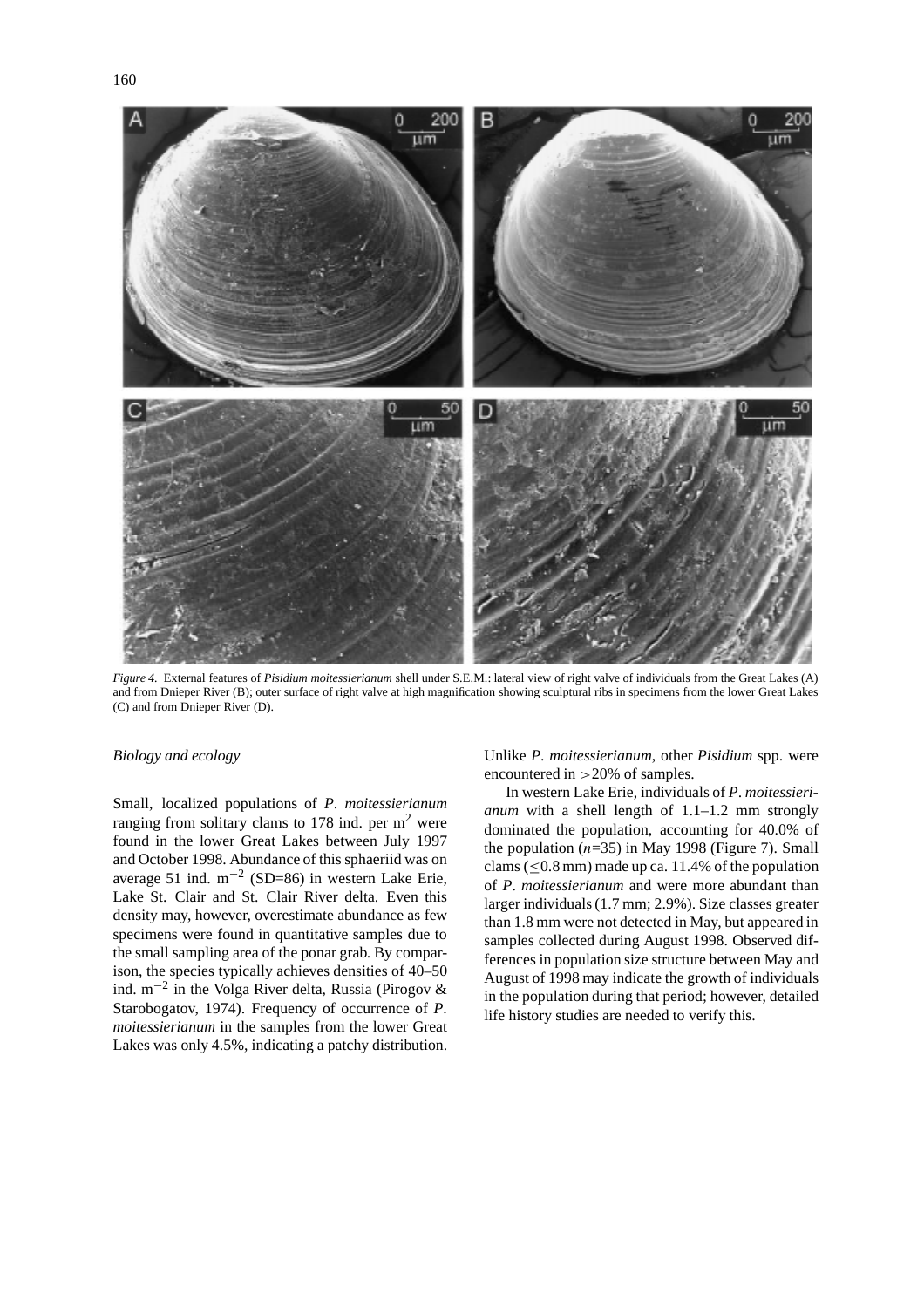

*Figure 5.* General hinge features in *Pisidium moitessierianum* from the lower Great Lakes (A) and from Dnieper River (B).

As with other *Pisidium* spp., *P*. *moitessierianum* reproduces by self-fertilization, with embryos developing in brood pouches. The minimal size of embryocarrying *P*. *moitessierianum* observed in the Great Lakes was 1.1 mm. By comparison mature (gravid?) individuals of *P*. *moitessierianum* with valves 1.0 mm long were observed in Lake Pääjärvi, southern Finland (Holopainen & Hanski, 1986). Small-bodied, ovoviviparous sphaeriid clams are thought to be limited in the brood size they can produce, since the young may achieve a shell length as great as one-third that of the parent (see review, Mackie, 1984). Nonetheless we did not detect differences in fecundity among surveyed populations, even though North American specimens attained larger sizes than their European counterparts. In each population  $(n \geq 5)$  observations) gravid clams typically carried between five and ten embryos per individual. By comparison, brood size of 1–5 embryos per parent was observed in oligotrophic and mesogumic Lake Pääjärvi (Holopainen & Hanski, 1986). Thus, reproductive characteristics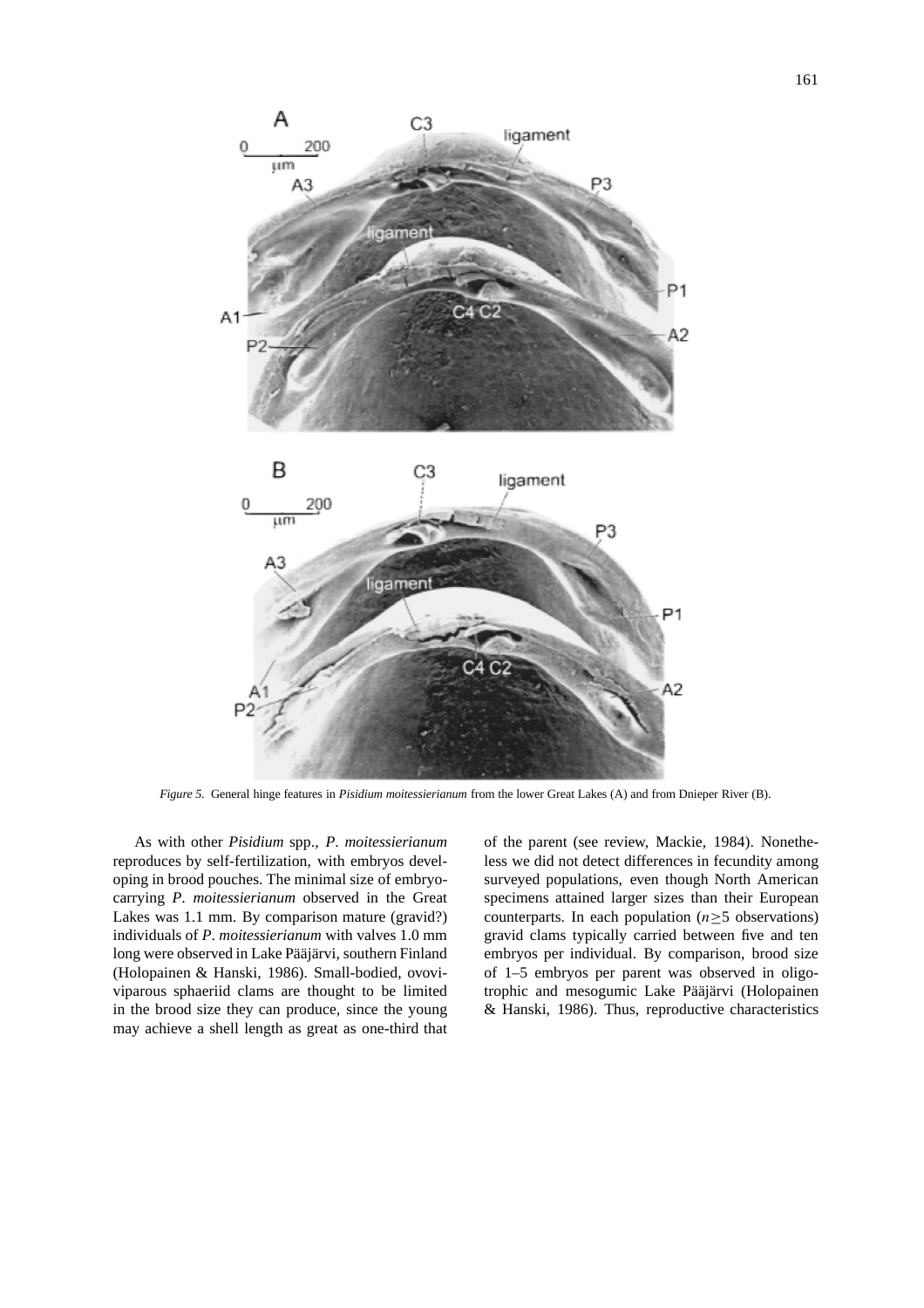

*Figure 6.* Anatomy of the soft tissues in *Pisidium moitessierianum* from the lower Great Lakes: general external anatomy under light dissecting microscope (A); gills bearing brood pouch at early (B) and late (C) stages of development; details of structure of mantle edge (D–E) and nephridium (F–G).



*Figure 7.* Length-frequency distribution of *Pisidium moitessierianum* from western Lake Erie in May, 1998 (*n*=35). Arrow indicates the minimal size of animals carrying embryos.

in *P*. *moitessierianum* may vary substantially among populations.

Studies on the Lake Pääjärvi population (Holopainen & Hanski, 1986) have shown that *P*. *moitessierianum* life span is 2 years. Gravid clams release embryos during July. Offspring attain a length of 0.6 mm at birth. Clams became fecund during August– September of the subsequent year at the age of 12–13 months, carrying on average 2.5 embryos per parent. Individuals of *P*. *moitessierianum* begin to reproduce when they reach a shell length of 1.0–1.8 mm. Gravid individuals comprise 40–70% of the population. The parturition occurs in July of the following year at the age of 24 months. Observations on North American populations of *P. punctatum* s.l. revealed that adults produce two broods per year, one in the spring and another in the fall (Clarke, 1981).

*P*. *moitessierianum* inhabits both lotic and lentic waters. In the Great Lakes, the pea clam occurred at depths ranging from 0.6 to 5.4 m. In European waters, it is encountered at 0.5–20 m (reviewed in Stadnichenko, 1984). In the Great Lakes, *P*. *moitessierianum* individuals were collected on sand, silty sand and mud substrata. Similar habitat types were reported for European populations, although they also utilize silty gravel and beds of aquatic macrophytes (Stadnichenko, 1984).

*P*. *moitessierianum* occurs most frequently in oligotrophic waters, where oxygen saturation is usually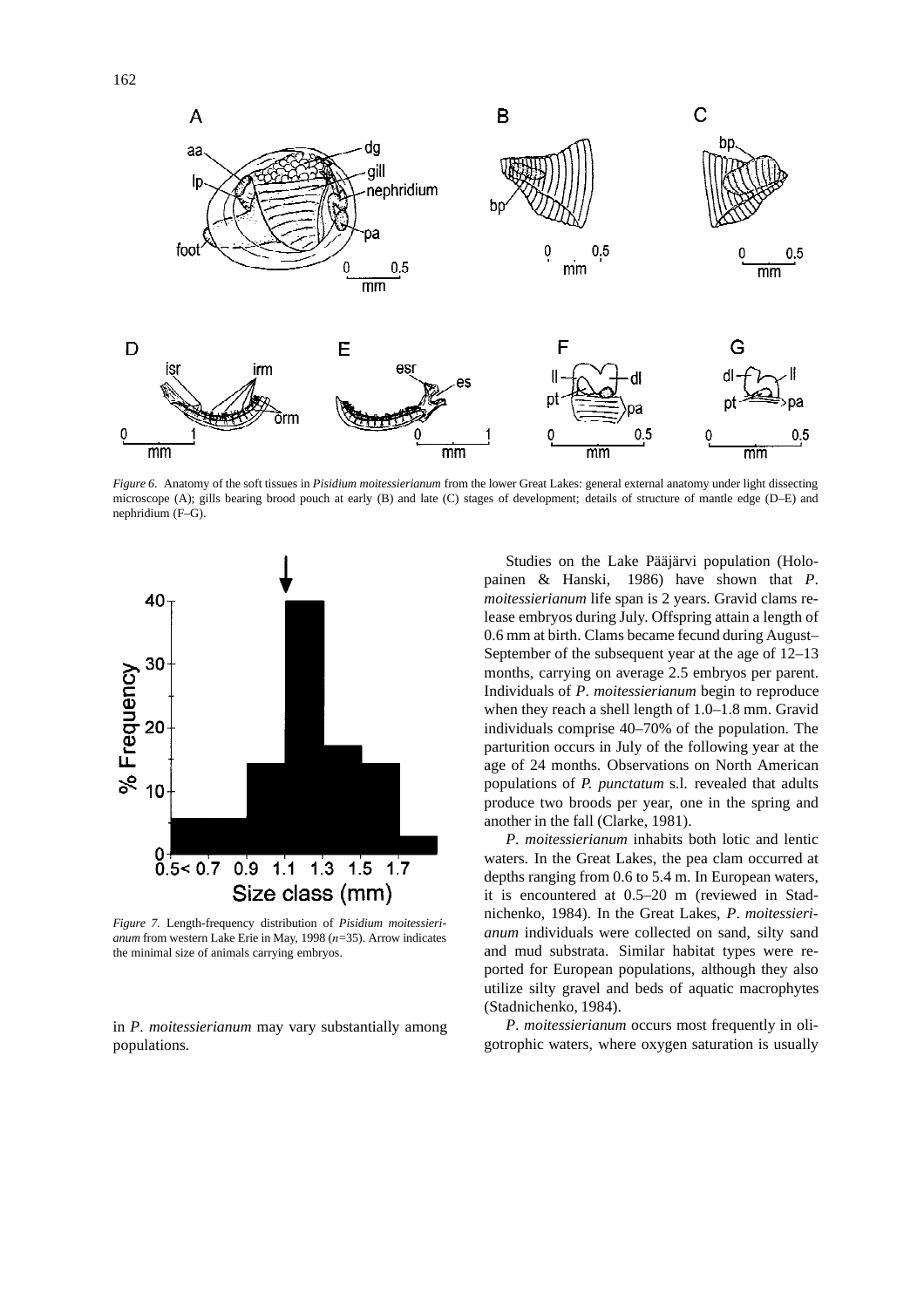above 50% (Stadnichenko, 1984). Tolerance of *P*. *moitessierianum* to reduced oxygen conditions has not been determined, though synoptic surveys indicate that it can tolerate some exposure to anoxia after ice cover formation in winter (Stadnichenko, 1984).

*P*. *moitessierianum* accounted for 0.003% (Lake St. Clair) – 0.205% (western Lake Erie) of total abundance of the macro- and meiozoobenthos  $(>0.5$  mm long) in the Great Lakes. It represented between 3 and 12% of the total sphaeriid density. In the Great Lakes, *P*. *moitessierianum* commonly co-occurred with *P. compressum*, the young of which can be misidentified with the former. Other prominent taxa coexisting with *P*. *moitessierianum* included tubificid and naidid oligochaetes, gastropods, larval chironomids and ephemeropterans.

Little is known of the ecological role of *P*. *moitessierianum* in its native region. Considering its scattered distribution and relatively low density in the Great Lakes, this sphaeriid likely has little ecological impact.

#### *Occurrence and geographical distribution*

*P. moitessierianum* was found at two of 10 sites surveyed in the St. Clair River, at one of 22 sites in Lake St. Clair and at one of 7 sites in western Lake Erie, but was not detected at 14 sites in the River Detroit nor at 5 sites in western Lake Ontario (see Figure 1). To date, the presence of this species has not been confirmed at other localities in North America. By comparison, *P*. *punctatum* s. lat. is broadly distributed in North America, from the Atlantic to the Pacific coast (Burch, 1975; Clarke, 1981). However, the distribution of its intraspecific forms, *punctatum* s. str. and *armatum*, conchologically identical to *P*. *moitessierianum*, remains unknown because they have been lumped together with the form *simplex* which is almost certainly a valid full species.

*P*. *moitessierianum* is wide-spread in Eurasia (see review by Stadnichenko, 1984, and Korniushin, 1996). Its native European distribution encompasses England, France, Germany, Switzerland (Lake Geneva), Poland, Hungary, Romania, Scandinavian countries, Estonia (Lake Võrtsjärv), Latvia, northwestern (Karelian Republic; regions Kaliningrad, Novgorod (Lake Ilmen) and Kalinin (the upper-Volga reservoirs)), central (River Oka) and southwestern (River Volga delta) Russia, and northern Ukraine. Its Asian range includes the River Irtysh basin in southwestern Siberia and northeastern Kazakhstan.

In Ukraine, the Moitessier's pea clam occurs in disjunct lake and river localities associated with the Dnieper River watershed, i.e. lakes Svityaz, Beloye and Nobel (Ukrainian woodland zone), Dnieper River upstream the Kanev reservoir, lower Dnieper River, Dnieper-Bug tidal estuary, and tributaries Zherev, Desna and Psiel (A.V. Korniushin, unpubl. data).). Further detail biogeographic survey is needed to deduce whether *P*. *moitessierianum* has a restricted or continuous distribution in other geographical regions of its Eurasian range.

#### *Attributes of an invader?*

The origin of *P*. *moitessierianum* in North America has yet to be resolved, but many European records indicate a Palaearctic origin. By contrast, its known North American occurrence is confined to the lower Great Lakes, suggesting its nonindigenous origin in the New World. The restricted range of *P*. *moitessierianum* in North America also contrasts with the broad geographical distribution of native North American sphaeriids, often extending from the Atlantic to the Pacific coast (Burch, 1975; Clarke, 1981). However, considering the problem in identifying *P*. *moitessierianum* in North America, it is possible that the species' range extends beyond the Laurentian Great Lakes. Occurrence and arrival sequence of introduced sphaeriid species are poorly understood in the Great Lakes due to insufficient taxonomic study; however, at least two Sphaeriidae, *P*. *amnicum* and *P*. *henslowanum*, were recognized as introductions from Europe prior to the early 1900s (see Herrington, 1962). It is possible that *P*. *moitessierianum* may have been misidentified as *P*. *punctatum* in the lower Great Lakes basin-St. Lawrence River in 1894 (Sterki, 1895). This suggests that it was overlooked or confused with *P*. *punctatum* or with other similar looking North American species for *>*100 years. The taxonomic and endemic status of *P*. *punctatum* has been a subject of controversy, as evidenced from its synonymy. For example, Herrington (1954) argued for recognition of *P*. *punctatum* as a senior synonym of *P*. *tenuilineatum* Stelfox, 1918, but later (Herrington, 1962) placed both taxa in synonymy with *P*. *punctiferum* (Guppy, 1867). Conversely, Kuiper (1962) recognized *P*. *punctatum*, *P*. *punctiferum* and *P*. *tenuilineatum* as separate species. Ellis (1978) and Piechocki (1989) treated *P*. *punctatum* as a junior synonym of *P*. *moitessierianum*.

*P*. *moitessierianum* co-exists with the introduced sphaeriids *P*. *amnicum*, *P*. *henslowanum* and *S*.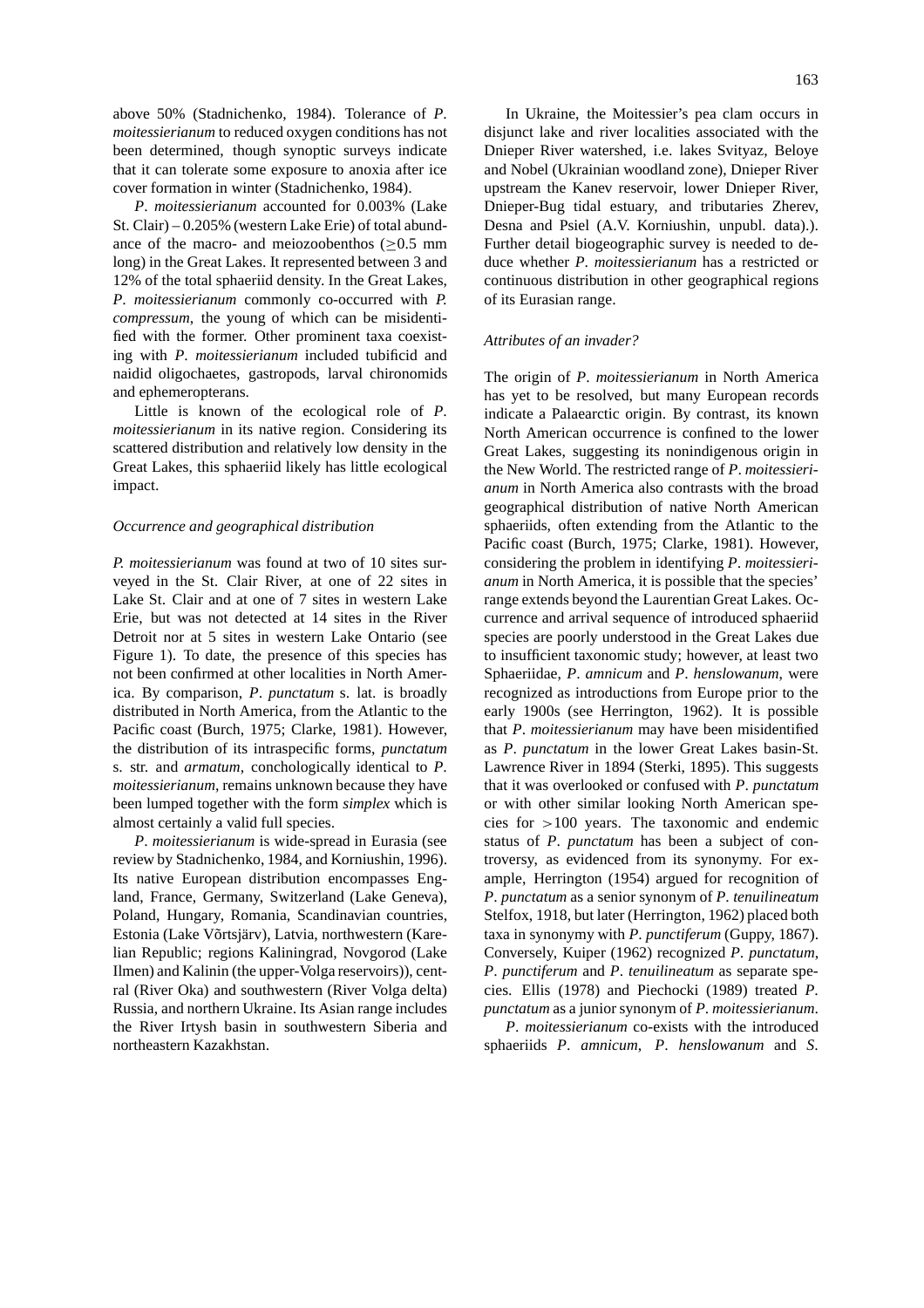*corneum* in areas of intense vessel traffic in the lower Great Lakes (Clarke, 1981; this study). This further suggests that shipping activities were the probable entry vector for this species. Shipping activities have been implicated in transoceanic and intercontinental transfer of other molluscs introduced to the Great Lakes, including *Dreissena polymorpha*, *D*. *bugensis* and *P*. *amnicum* (Mills et al., 1993). Since the 1840s, oceanic-going vessels (including those from Europe) entered the Great Lakes through a network of canals (Mills et al., 1993, 1994). Prior to the early 1900s, most ships sailing in Lake Erie and the St. Lawrence seaway system used solid ballast (sand, mud, gravel or shoreline debris) for stabilization (see Mills et al., 1994). Accidental transport and release of sphaeriid clams with ballast materials may have facilitated their dispersal, since only one of these hermaphroditic and ovoviviparous clams can potentially found a viable population (Mackie, 1979, 1984). The survival of *P*. *moitessierianum* in ballast of a ship is possible considering its ability to tolerate the inhospitable conditions.

Other dispersal vectors that could potentially transfer *P*. *moitessierianum* within the Great Lakes basin include birds and insects (Mackie, 1979). Mackie (1979) experimentally demonstrated that six species of sphaeriids could withstand aerial exposure for 30– 60 min as extra-marsupial larvae brooded by parent clams or as adults. Therefore, *P*. *moitessierianum* could potentially disperse overland by clamping its valves onto limbs of aquatic insects or feathers of waterfowl, as observed for other sphaeriid species (Mackie, 1979; Burky, 1983; Stadnichenko, 1984). Currents could also transfer small-bodied individuals of *P*. *moitessierianum* downstream. Although the actual mode by which this sphaeriid may have been transferred into the Great Lakes from Eurasia is not known, its disjunct global distribution is more simply explained from human-mediated dispersal, rather than from any of the natural mechanisms of dispersal.

If *P*. *moitessierianum* was introduced to North America *>*100 years ago, then the species has not greatly extended its range on this continent. The historical collections and recent surveys suggest that *P*. *moitessierianum* distribution in North America is restricted to habitats within the lower Great Lakes–St. Lawrence drainage – the sites where Sterki (1895) first discovered this pea clam in 1894.

In conclusion, this study established the identity of the Great Lakes' pea clam as *P*. *moitessierianum* based on analyses of shell and viscera morphology and review of the systematic literature. It is likely that this species has been misidentified in the Great Lakes by previous investigations. The limited geographical distribution of *P*. *moitessierianum* in North America supports the view that the species was introduced to the Great Lakes. However, further studies of archived samples, museum materials and new field collections of *P*. *punctatum* s.l. are needed to resolve the origin and distribution of *P*. *moitessierianum* in North America. Genetic characterization of *Pisidium* from Laurentian Great Lakes and from European basins may also help elucidate taxonomic and biogeographic relationships between members of the genus.

## **Acknowledgements**

We gratefully acknowledge Dr Gerry Mackie (Canada) for verifying our identification and providing specimens of *Pisidium* spp. from the Laurentian Great Lakes basin. We appreciate Dr A. Baldinger and Mr C. Sturm (U.S.A.) for allowing us to study *Pisidium* collections from their institutions. Dr Aleksandr Krakhmalnyi (Ukraine) and Mrs E. Wäsch (Germany) assisted with scanning electron microscopy. Dr Jan Ciborowski (Canada) provided statistical advice. Comments by Dr Gerry Mackie, Dr John Chapman, Ms Julianna Borbely, Mr Dave Banninga and an anonymous reviewer improved the manuscript. This study was supported by NATO and GLIER postdoctoral fellowships to IAG, by an Alexander von Humboldt fellowship to AVK and by an NSERC research grant to HJM.

## **References**

- Araujo, R. & A. V. Korniushin, 1998. Microsculpture of *Pisidium casertanum* (Poli, 1791) and some related species and forms (Bivalvia: Sphaeriidae). Malak. Abh. Mus. Tierkd. Dresden 19(7): 59–69.
- Burch, J. B., 1975. Freshwater sphaeriacean clams (Mollusca: Pelecypoda) of North America. Malacol. publ. Hamburg, Michigan: 96 pp.
- Burky, A. J., 1983. Physiological ecology of freshwater bivalves. In Wilbur, K. M. (ed.), The Mollusca. Vol. 6. Ecology. Academic Press, New York: 351–418.
- Chapman, J. W. & J. T. Carlton, 1991. A test of criteria for introduced species: the global invasion by the isopod *Synidotea laevidorsalis* (Miers, 1881). J. Crustac. Biol. 11: 386–400.
- Clarke, A. H., 1981. The freshwater molluscs of Canada. National Museums of Canada, Ottawa: 446 pp.
- Ellis, A. E., 1978. British freshwater bivalve Mollusca. Synopses of the British fauna, New Series, 11. The Linnean Society of London: 109 pp.